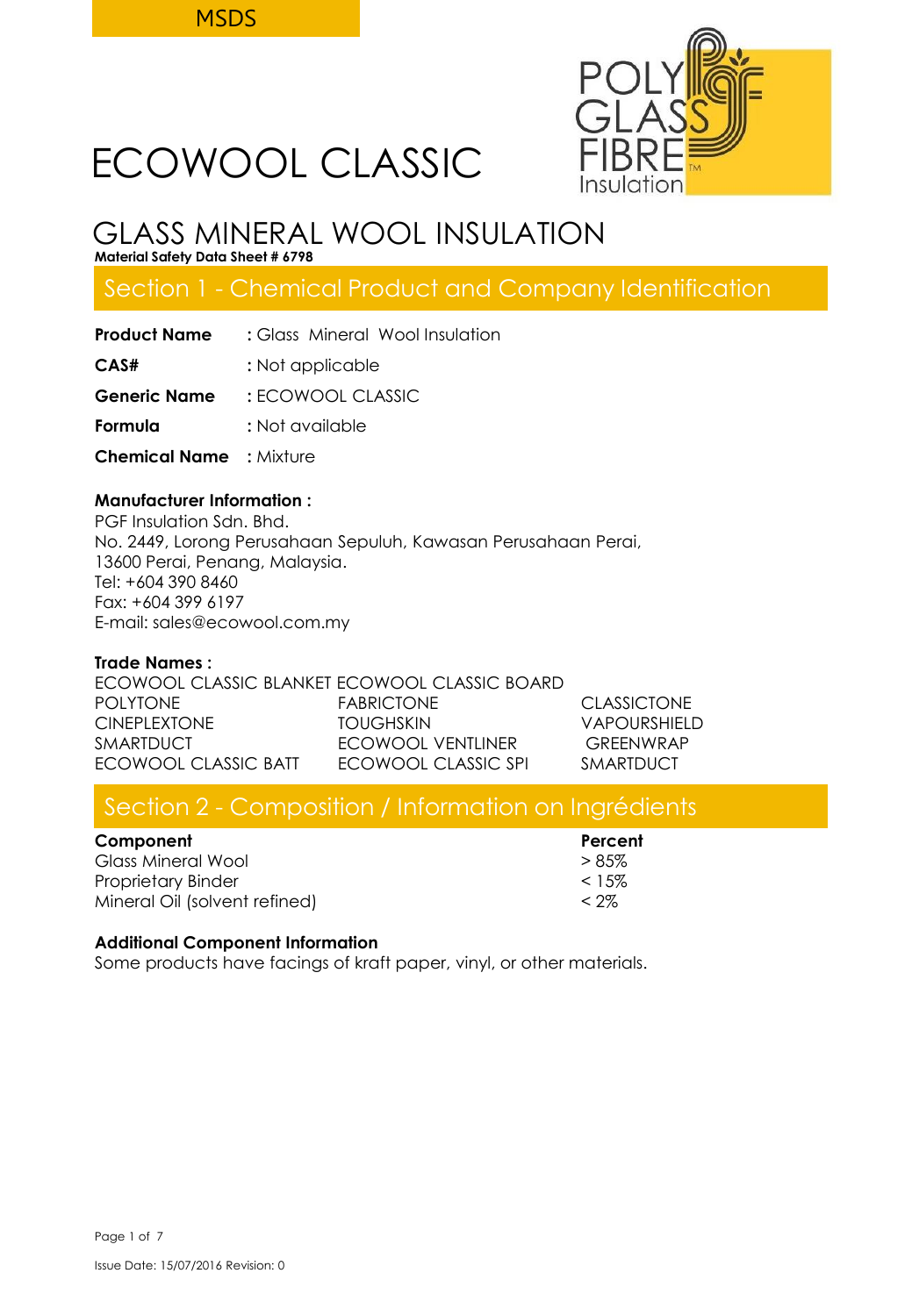

## Section 3 - Hazards Identification

## **Appearance and Odor**

## **Emergency Overview**

Glass Mineral Wool blanket, board or sectional pipe; gold-yellowish with or without facings. No significant odor.

Inhalation of excessive amounts of dust from the product may cause temporary upper respiratory irritation and/or congestion—remove individual to fresh air.

## **Summary**

## **Potential Health Effects**

Breathing dust from this product may cause a scratchy throat, congestion, and slight coughing. Getting dust or fibres on the skin, or in the eyes may cause itching, rash, or redness. Additional health and safety information is provided in Section 11 of this material safety data sheet.

## **Inhalation**

Irritation of the upper respiratory tract (scratchy throat), coughing, and congestion may occur in extreme exposures.

## **Skin**

Temporary irritation (itching) or redness may occur.

## **Absorption**

Not applicable

## **Ingestion**

This product is not intended to be ingested (eaten). If ingested, it may cause temporary irritation to the gastrointestinal (digestive) tract.

## **Eyes**

Temporary irritation (itching) or redness may occur.

## **Ears**

Temporary irritation (itching) or redness may occur.

## **Primary Routes of Entry (Exposure)**

Inhalation (breathing dust), skin, and eye contact.

## **Target Organs**

Nose (nasal passages), throat, lungs, skin, eyes.

## **Medical Conditions Aggravated by Exposure**

Pre-existing chronic respiratory, skin, or eye diseases or conditions.

## Section 4 - First Aid Measures

## **First Aid: Inhalation**

Remove to fresh air. Drink water to clear throat, and blow nose to remove dust.

## **First Aid: Skin**

Wash gently with soap and warm water to remove dust. Wash hands before eating or using the restroom.

## **First Aid: Ingestion**

Product is not intended to be ingested or eaten. If this product is ingested, irritation of the gastrointestinal (GI) tract may occur, and should be treated symptomatically. Rinse mouth with water to remove fibres, and drink plenty of water to help reduce the irritation. No chronic effects are expected following ingestion.

Page 2 of 7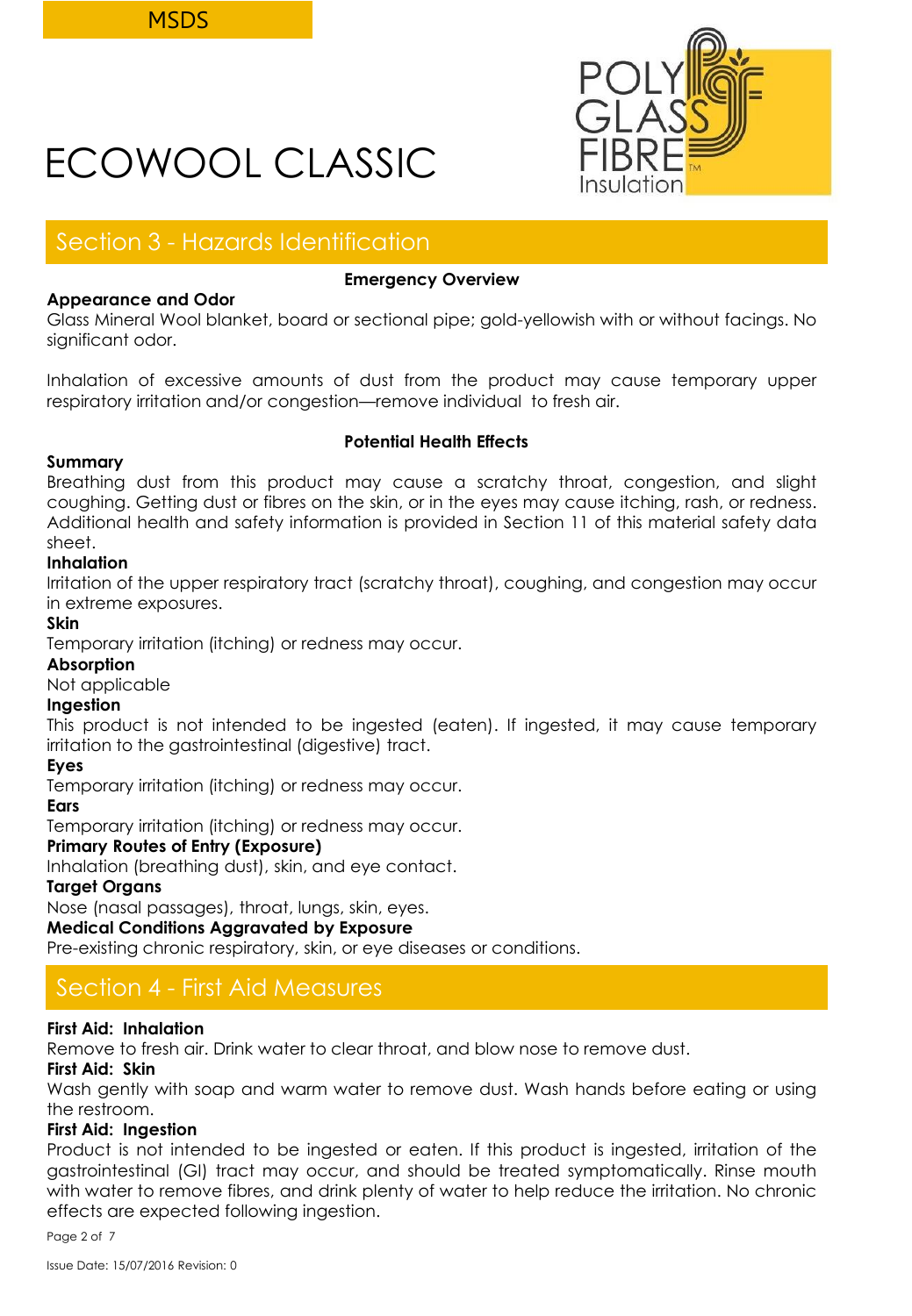

## **First Aid: Eyes**

Do not rub or scratch your eyes. Dust particles may cause the eye to be scratched. Flush eyes with large amounts of water for 5-15 minutes. If irritation persists, contact a medical professional.

## **First Aid: Ears**

Do not rub or scratch the ear if itching occurs. Wash gently with soap and warm water to remove dust or fibres.

## **First Aid: Notes to Physician**

This product is a mechanical irritant, and is not expected to produce any chronic health effects from acute exposures. Treatment should be directed toward removing the source of irritation with symptomatic treatment as necessary.

## Section 5 - Fire Fighting Measures

| <b>Flash Point</b>                 | : Not applicable |
|------------------------------------|------------------|
| <b>Upper Flammable Limit (UFL)</b> | : Not applicable |
| Lower Flammable Limit (LFL)        | : Not applicable |
| <b>Auto Ignition</b>               | : Not determined |
| <b>Flammability Classification</b> | : Not determined |
| <b>Rate of Burning</b>             | : Not determined |
| <b>General Fire Hazards</b>        |                  |

There is no potential for spontaneous fire or explosion.

## **Extinguishing Media**

Carbon dioxide (CO $_2$ ), water, water fog, dry chemical.

## **Fire Fighting Equipment/Instructions**

No special procedures are expected to be necessary for this product. Normal fire fighting procedures should be followed to avoid inhalation of smoke and gases.

## Section 6 - Accidental Release Measures

## **Containment Procedures**

Pick up large pieces. Vacuum dusts. If sweeping is necessary, use a dust suppressant such as water. Do not dry sweep dust accumulation or use compressed air for clean-up. These procedures will help to minimize potential exposures.

## **Clean-Up Procedures**

Avoid the generation of dusts during clean-up.

## Section 7 - Handling and Storage

## **Handling Procedures**

Use protective equipment as described in Section 8 of this material safety data sheet when handling uncontained material.

## **Storage Procedures**

Warehouse storage should be in accordance with package directions, if any. Material should be kept clean, dry, and protected from moisture.

**Method Used:** Not applicable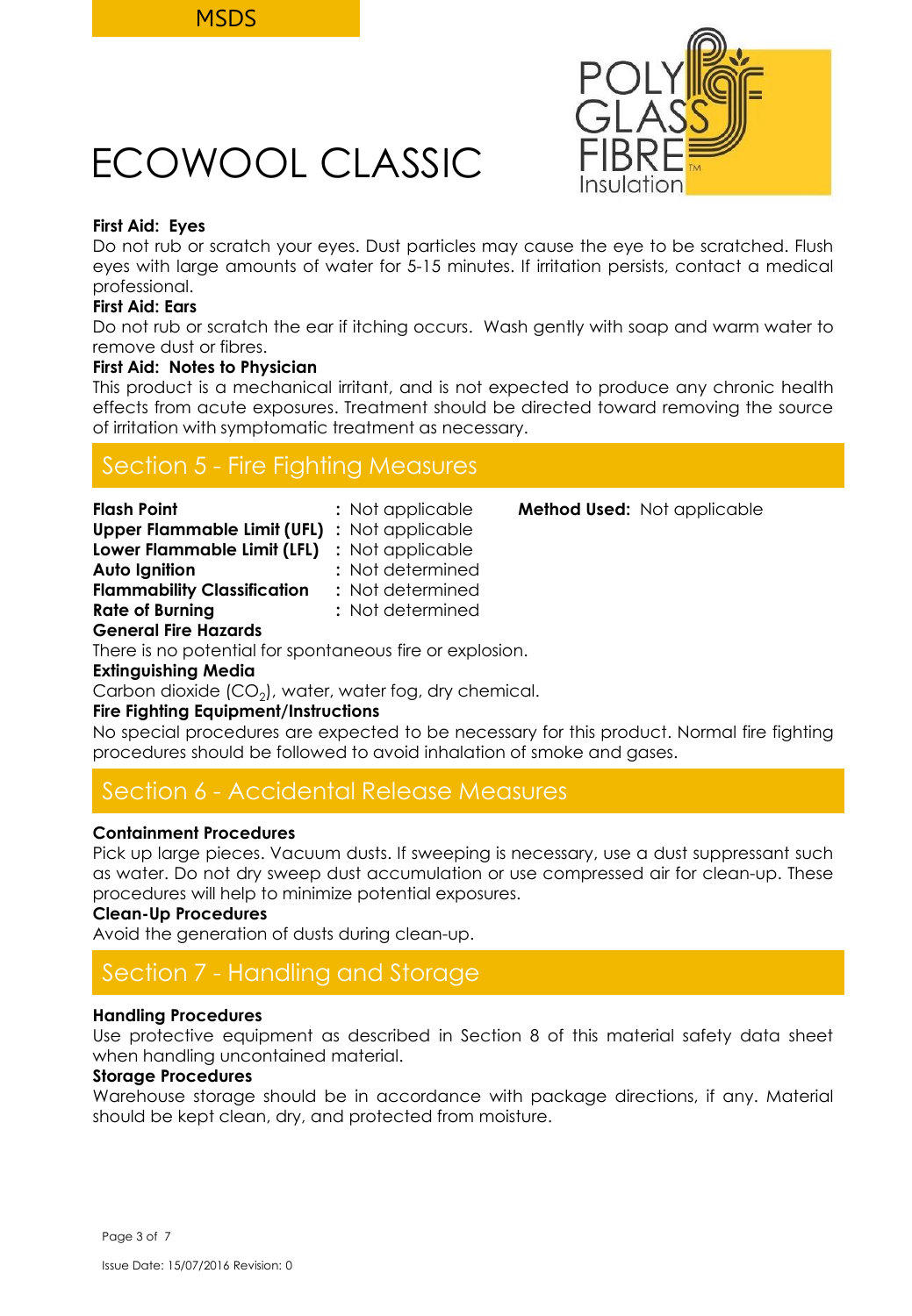

## Section 8 - Exposure Controls / Personal Protection

## **PERSONAL PROTECTIVE EQUIPMENT**

## **Personal Protective Equipment: Eyes/Face**

Safety glasses with side shields are recommended to keep dust out of the eyes.

## **Personal Protective Equipment: Ears**

Use ear protection (earplugs, hood, or earmuffs) to prevent airborne dust or glass mineral wool fibres from entering the ear, if necessary.

## **Personal Protective Equipment: Skin**

Leather or cotton gloves should be worn to prevent skin contact and irritation. Barrier creams may also be used to reduce skin contact and irritation caused by glass mineral wool fibre.

## **Personal Protective Equipment: Respiratory**

A respirator should be used if ventilation is unavailable, or is inadequate for keeping dust and fibre levels below the applicable exposure limits. In those cases, use a NIOSH-certified disposable or reusable particulate respirator with an efficiency rating of N95 or higher (under 42 CFR 84) when working with this product. For exposures up to five times the established exposure limits use a quarter-mask respirator, rated N95 or higher; and for exposures up to ten times the established exposure limits use a half-mask respirator (e.g., MSA's DM-11, Racal's Delta N95, 3M's 8210), rated N95 or higher. Operations such as sawing, blowing, tear out, and spraying may generate airborne fibre concentrations requiring a higher level of respiratory protection. For exposures up to 50 times the established exposure limits use a full-face respirator, rated N99 or higher.

## **Ventilation**

In fixed manufacturing settings, local exhaust ventilation should be provided at areas of cutting to remove airborne dust and fibre. General dilution ventilation should be provided as necessary to keep airborne dust and glass mineral wool fibres below the applicable exposure limits and guidelines. The need for ventilation systems should be evaluated by a professional industrial hygienist, while the design of specific ventilation systems should be conducted by a professional engineer.

## **Personal Protective Equipment: General**

Wear a cap, a loose-fitting, long-sleeved shirt and long pants to protect skin from irritation. Exposed skin areas should be washed with soap and warm water after handling or working with glass mineral wool. Clothing should be washed separately from other clothes, and the washer should be rinsed thoroughly (run empty for a complete wash cycle). This will reduce the chances of glass mineral wool fibre being transferred to other clothing.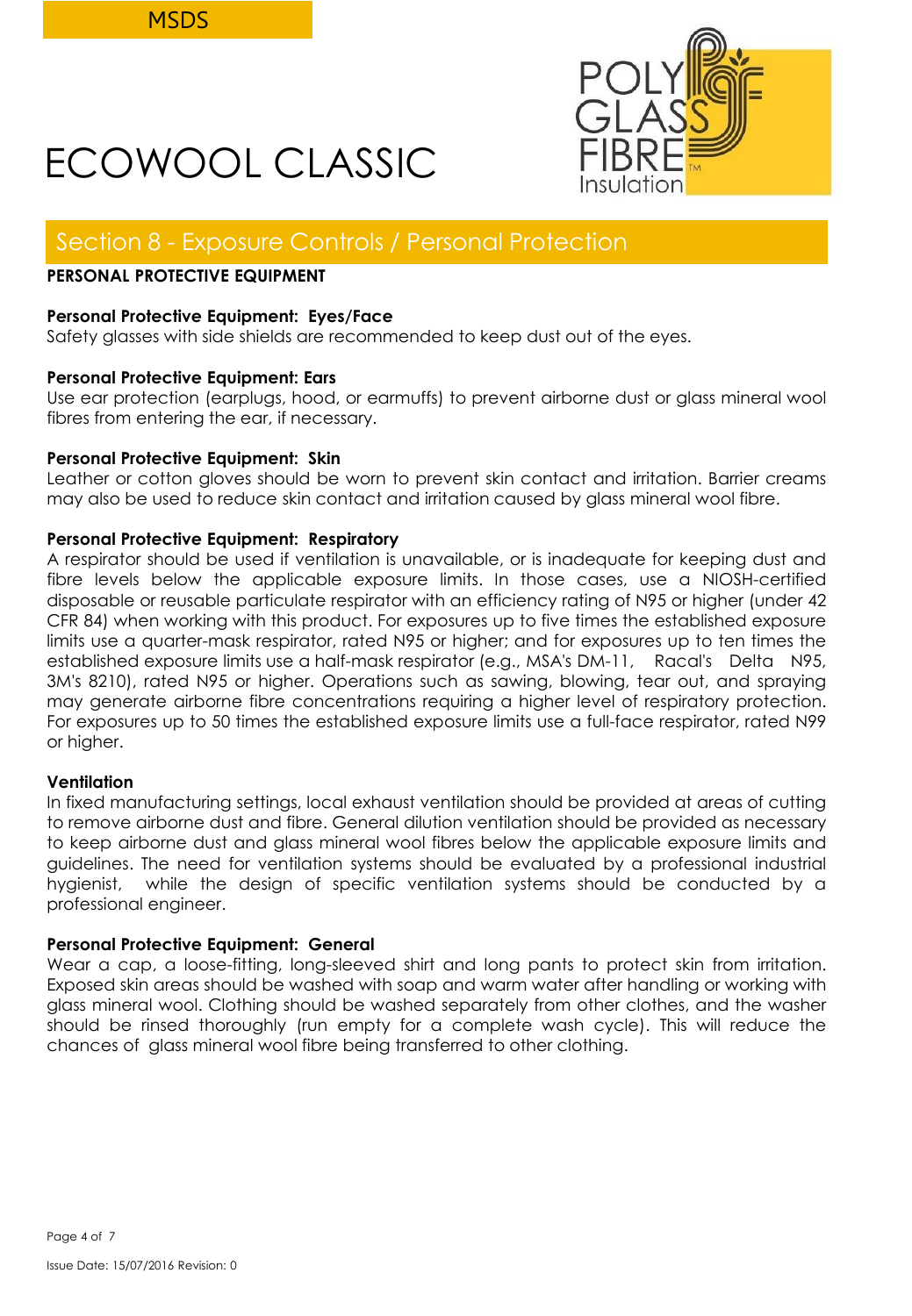

## Section 9 - Physical & Chemical Properties

| Appearance                    | : Gold to yellowish                    |                                         |                                 |
|-------------------------------|----------------------------------------|-----------------------------------------|---------------------------------|
| Odor                          | : No significant odor                  |                                         |                                 |
| <b>Physical State</b>         | $:$ Solid                              | рH                                      | : Not applicable                |
| <b>Vapor Pressure</b>         | : Not applicable                       | <b>Vapor Density</b>                    | : Not applicable                |
| Boiling Point                 | : Not applicable                       | <b>Melting Point</b>                    | : $>704^{\circ}C/1300^{\circ}F$ |
| <b>Solubility (H2O) : Nil</b> |                                        | <b>Specific Gravity</b>                 | : Variable                      |
|                               | <b>Freezing Point : Not applicable</b> | <b>Evaporation Rate: Not applicable</b> |                                 |
| <b>Percent Volatile : 0</b>   |                                        | <b>VOC</b>                              | : Not applicable                |
|                               |                                        |                                         |                                 |

| рH                      | : Not applicable |
|-------------------------|------------------|
| <b>Vapor Density</b>    | : Not applicable |
| <b>Melting Point</b>    | : >704°C/1300°F  |
| <b>Specific Gravity</b> | : Variable       |
| <b>Evaporation Rate</b> | : Not applicable |
| <b>VOC</b>              | : Not applicable |

## Section 10 - Chemical Stability & Reactivity Information

#### **Chemical Stability**

This is a stable material. This product is not reactive.

**Hazardous Decomposition**

None known

## **Hazardous Polymerization**

Will not occur.

## Section 11 - Toxicological Information

## **Acute Toxicity**

A: General Product Information

Dust from this product is a mechanical irritant, which means that it may cause temporary irritation or scratchiness of the throat, and/or itching of the eyes and skin.

## **Carcinogenicity**

## **Component Carcinogenicity**

## **Glass Mineral Wool**

ACGIH: A4 - Not Classifiable as a Human Carcinogen

IARC: Group 3 - Not Classifiable (IARC Monograph 43, 1988; Monograph 81, 2002)

## **Chronic Toxicity**

Glass Mineral Wool: In October 2001, IARC classified glass mineral wool as Group 3, "not classifiable as to its carcinogenicity to humans." The 2001 decision was based on current human and animal research that shows no association between inhalation exposure to dust from glass mineral wool and the development of respiratory disease. This is a reversal of the IARC finding in 1987 of a Group 2B designation (possibly carcinogenic to humans) based on earlier studies in which animals were injected with large quantities of glass mineral wool fibre. NTP and ACGIH have not yet reviewed the IARC reclassification or the most current fibre glass health research; at this time, both agencies continue to classify glass mineral wool based on the earlier animal injection studies.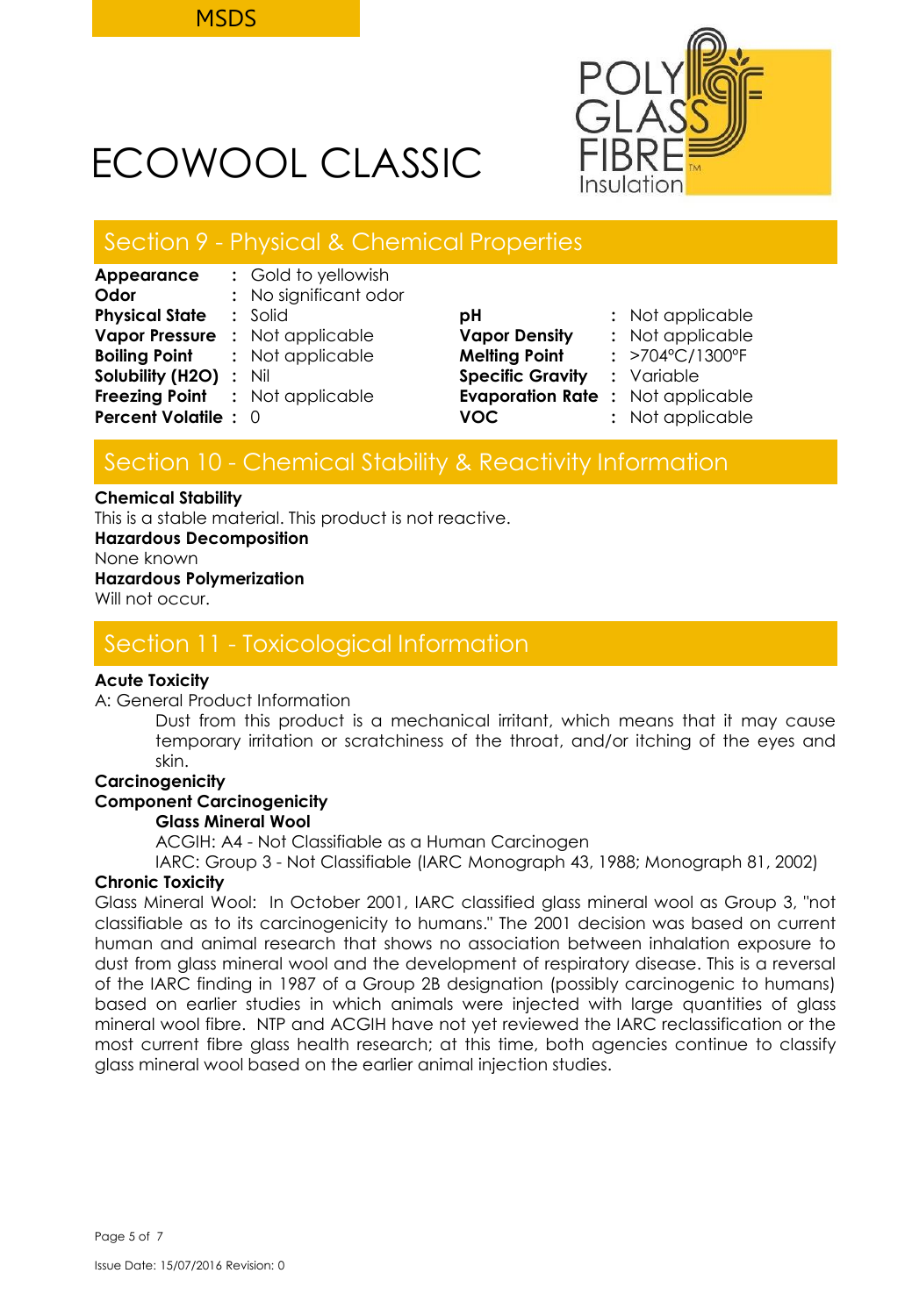

## Section 12 - Ecological Information

## **Ecotoxicity**

## **A: General Product Information**

Neither the raw materials nor the finished product contain any ozone depleting chemicals. This product is not classified as a hazardous air pollutant.

## **B: Component Analysis - Ecotoxicity - Aquatic Toxicity**

No ecotoxicity data are available for this product's components

## Section 13 - Disposal Considerations

## **Waste Number & Descriptions**

## **A: General Product Information**

This product, as supplied, is not regulated as a hazardous waste by any Department of Environmental (DOE). Comply with state and local regulations for disposal. If you are unsure of the regulations, contact your local Public Health Department, or the local office of the DOE.

## **B: Component Waste Numbers**

No DOE Waste Numbers are applicable for this product's components.

#### **Disposal Instructions**

Dispose of waste material according to State, or Federal Environmental Regulations.

## Section 14 - Transportation Information

**Shipping Name:** This product is not classified as a hazardous material for transport.

## Section 15 - Regulatory information

According to IARC glass (fiberglass) wool is classified as Group 3, "not classifiable as to its carcinogenicity to humans". (In October 2001, the International Agency for Research on Cancer "IARC", part of the World Health Organisation reviewed its 1987 classification of mineral wool fibers and removed them from the list of possible carcinogens).

**Exposure Limits:** Recommended Workplace exposure limit (WEL) to meet country's requirements on the 8 hour time weighted average gravimetric measure.